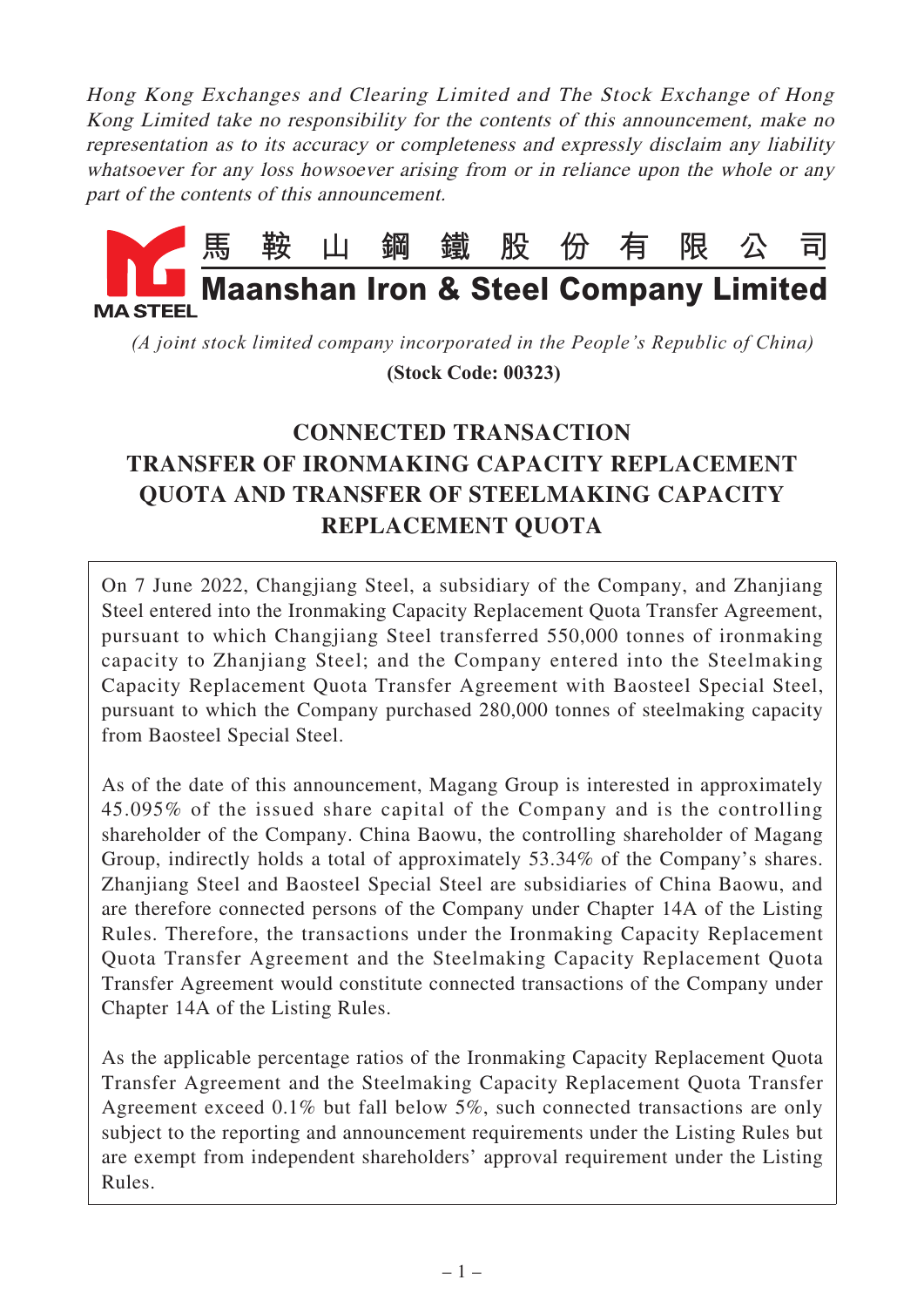#### **PRINCIPAL TERMS OF IRONMAKING CAPACITY REPLACEMENT QUOTA TRANSFER AGREEMENT**

**Date**

7 June 2022

#### **Parties**

(1) Changjiang Steel

(2) Zhanjiang Steel

# **SUBJECT OF TRANSACTION**

In September 2018, with the approval of the Anhui Economic and Information Technology Commission, Changjiang Steel implemented a capacity reduction and replacement technical transformation project, i.e. eliminating two 40-tonne converters with a capacity of 1.2 million tonnes and replacing with a 140-tonne electric furnace with a capacity of 1.1 million tonnes, and eliminating a 450-cubic-meter blast furnace with a capacity of 550,000 tonnes. The 550,000 tonnes of ironmaking capacity transferred by Changjiang Steel was the eliminated 450-cubic-meter blast furnace with a capacity of 550,000 tonnes.

No revenue has been recorded in the past two years as the ironmaking capacity is a discontinued project.

#### **CONSIDERATION**

The valuation agency for the transfer of ironmaking capacity is Yinxin Assets Appraisal Co., Ltd.\* (銀信資產評估有限公司); the valuation method is market approach; the valuation benchmark date is 28 February 2022; the unit price of the ironmaking capacity quota transferred by Changjiang Steel is RMB512 per tonne, and the total market value of the 550,000 tonnes of capacity quota is RMB281.6 million (including tax), subject to the appraised value recorded by the competent authority (if any); and the transfer price is based on the appraised value.

After the agreement has come into effect and both parties have completed all the procedures for the transfer of capacity replacements, Zhanjiang Steel shall pay the transfer price for the ironmaking capacity replacement quota as agreed in the agreement within one month upon receipt of the full value-added tax invoice issued by Changjiang Steel.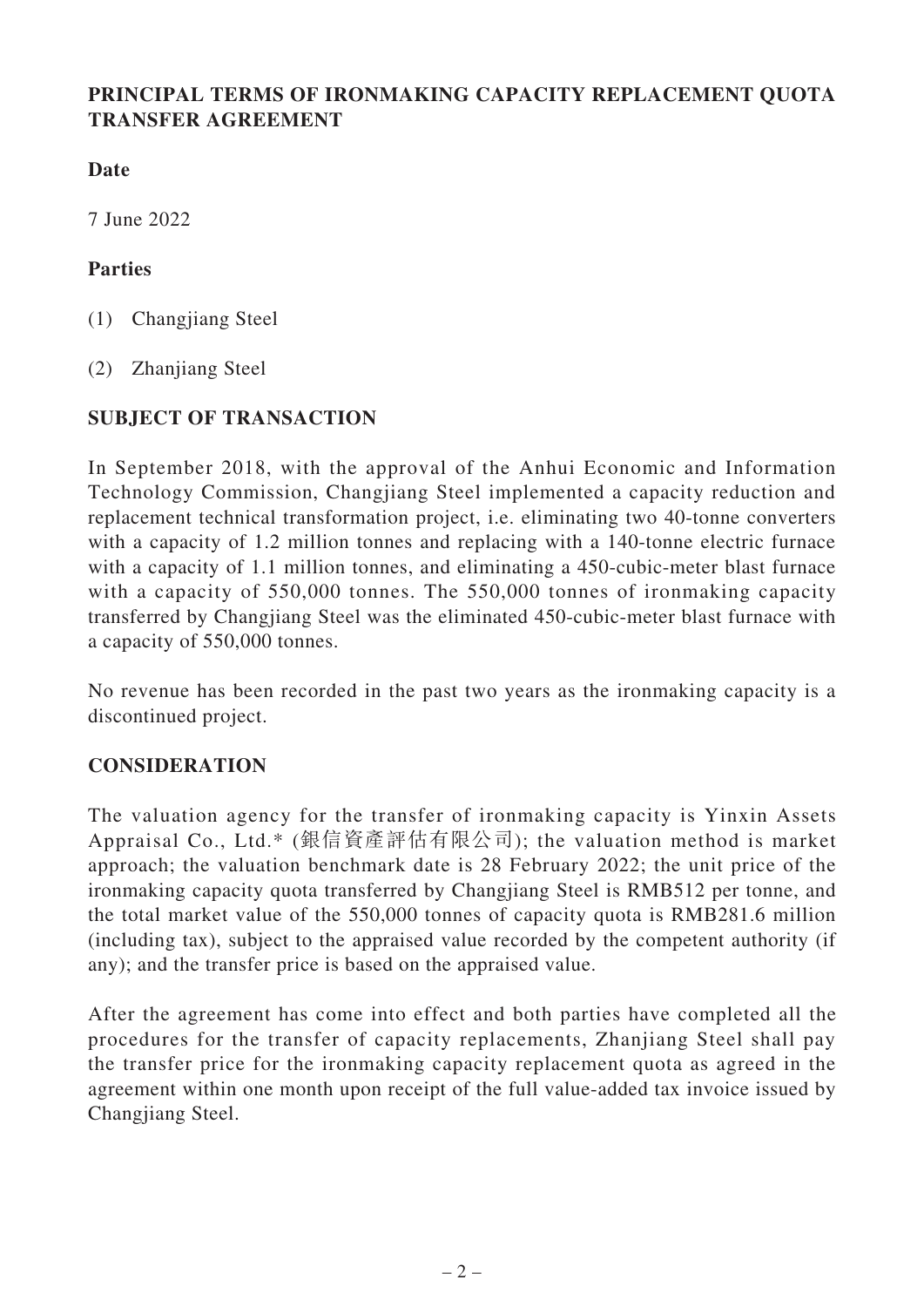#### **EFFECTIVENESS OF THE AGREEMENT**

The agreement shall come into effect from the date when the legal representatives or authorised representatives of both parties sign and affix their official seals.

# **REASONS FOR AND BENEFITS OF THE AGREEMENT**

The transfer of the idle 550,000 tonnes of ironmaking capacity by Changjiang Steel will improve the efficiency of the Company's resource allocation through coordinating the allocation of capacity resources, and has no impact on the capacity of Changjiang Steel.

The Directors (including independent non-executive Directors) are of the view that the terms of the Ironmaking Capacity Replacement Quota Transfer Agreement are entered into on normal commercial terms, are fair and reasonable, and are in the interest of the Company and its shareholders as a whole.

The Company intends to use the proceeds from the transfer of ironmaking capacity (after deducting its directly attributable expenses) to replenish general working capital. The ironmaking capacity transferred has no separate book value. The net proceeds from the transfer will be regarded as the income from the transfer, and such income will be recognised as current income.

#### **INFORMATION ABOUT CHANGJIANG STEEL**

Changjiang Steel is mainly engaged in the production process system of  $32,000 \text{ m}^3$ / h industrial oxygen, 32,000 m<sup>3</sup>/h industrial nitrogen, 930 m<sup>3</sup>/h pure argon, 700 m<sup>3</sup>/ h liquid oxygen (converted into gas), 300 m<sup>3</sup>/h liquid nitrogen (converted into gas) (operation is limited to subordinate branches); production and sale of screw-threaded steel, round steel, section steel, angle steel, flat steel, deformed steel, tube steel, wire, rod, ferrous metal smelting, steel billets and pig iron; sale of iron ore, iron ore fines and scrap steel as well as import and export operating business.

# **INFORMATION ABOUT ZHANJIANG STEEL**

Zhanjiang Steel is mainly engaged in steel smelting, rolling and processing, power, coal, chemical engineering, industrial gas production, wharf, logistics storage and transportation; automobile repairs; security check on motor vehicles (where the above licensed business items are involved, operation is subject to permission by relevant certificate of approvals and license files); steel-related business technology development, technology transfer, technology service and technology management consulting service; domestic trading (specially regulated ones excepted); import and export of commodities and technologies.

The ultimate beneficial owner of Zhanjiang Steel is China Baowu.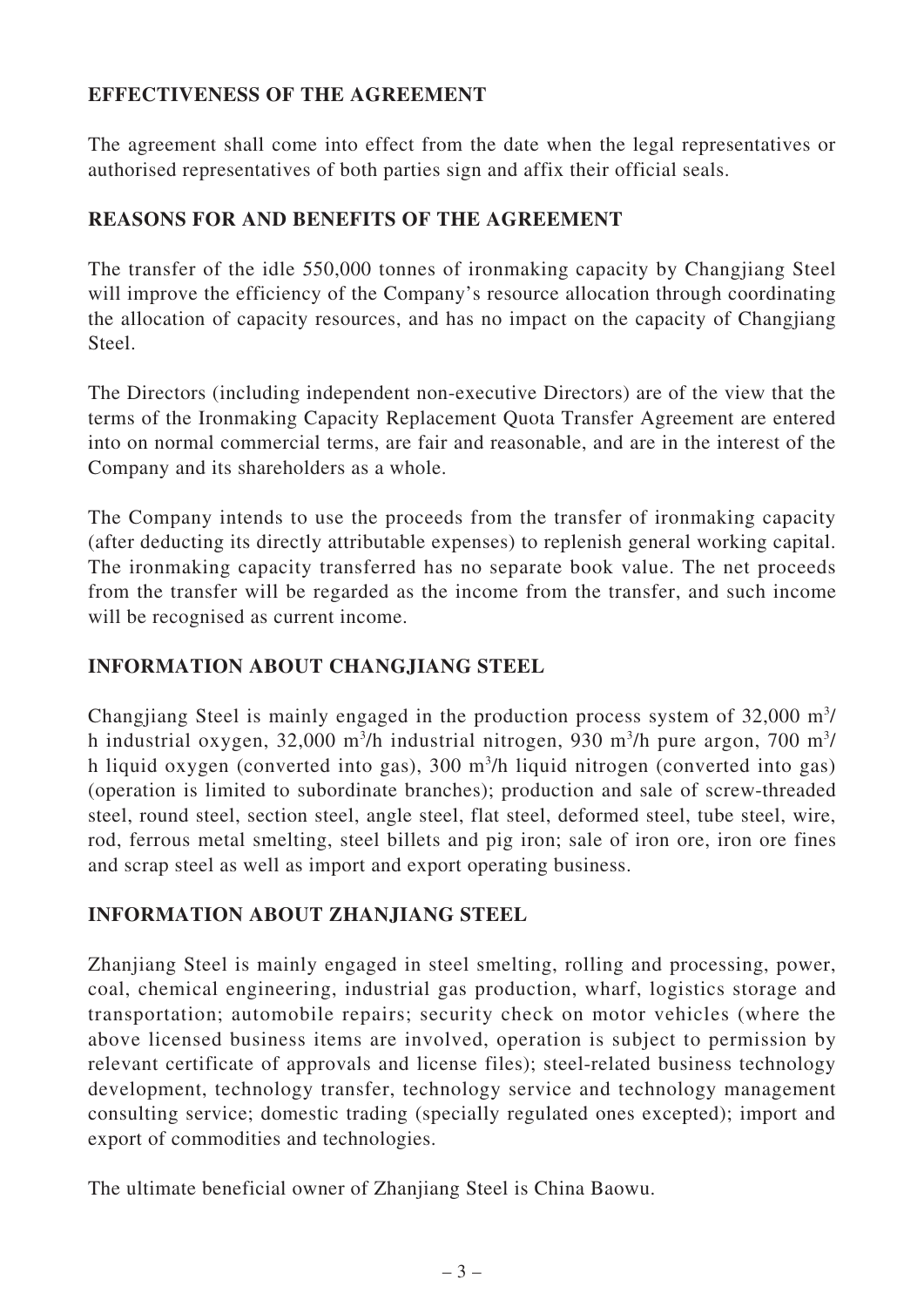#### **IMPLICATIONS OF THE LISTING RULES**

As at the date of this announcement, Magang Group is interested in approximately 45.095% of the issued share capital of the Company and is the controlling shareholder of the Company. China Baowu, the controlling shareholder of Magang Group, indirectly holds a total of approximately 53.34% of the Company's shares. Zhanjiang Steel is a subsidiary of China Baowu and is therefore connected person of the Company under Chapter 14A of the Listing Rules. Therefore, the transactions under the Ironmaking Capacity Replacement Quota Transfer Agreement would constitute connected transactions of the Company under Chapter 14A of the Listing Rules.

As the applicable percentage ratios of the Ironmaking Capacity Replacement Quota Transfer Agreement exceed 0.1% but fall below 5%, such connected transactions are only subject to the reporting and announcement requirements under the Listing Rules but are exempt from independent shareholders' approval requirement under the Listing Rules.

#### **APPROVAL BY THE BOARD**

On 7 June 2022, at the  $61<sup>st</sup>$  meeting of the ninth session of the Board of the Company, four non-connected Directors (including three independent non-executive Directors) voted to approve the Ironmaking Capacity Replacement Quota Transfer Agreement, except for Mr. Ding Yi, a connected Director, who abstained from voting as required.

# **PRINCIPAL TERMS OF STEELMAKING CAPACITY REPLACEMENT QUOTA TRANSFER AGREEMENT**

#### **Date**

7 June 2022

#### **Parties**

- (1) the Company
- (2) Baosteel Special Steel

#### **SUBJECT OF TRANSACTION**

The 280,000 tonnes of steelmaking capacity purchased is the 280,000 tonnes of steelmaking replacement capacity corresponding to the two 40-tonne electric furnaces of Baosteel Special Steel.

The steelmaking capacity purchased has no separate book value, and no revenue has been recorded in the past two years.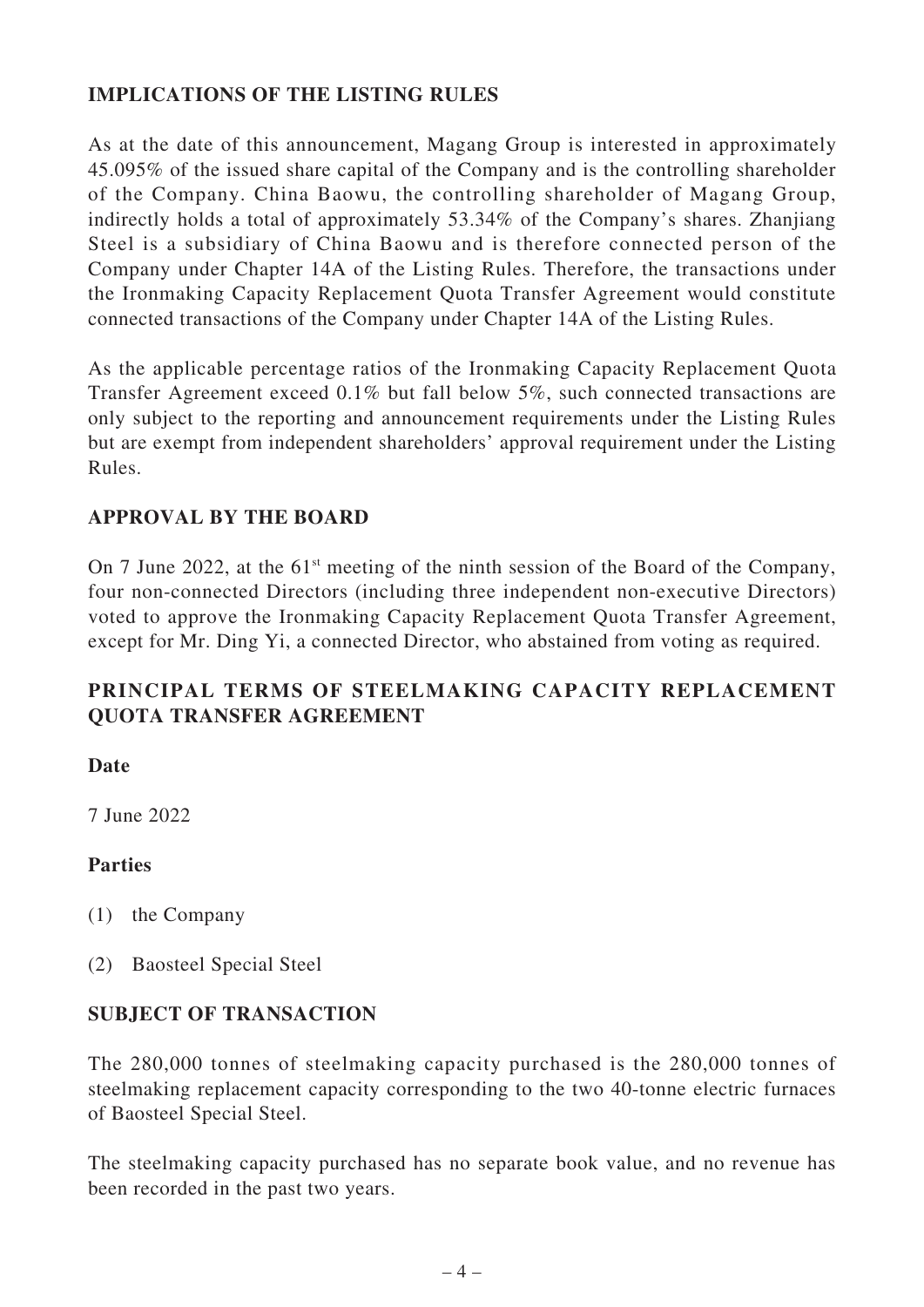#### **CONSIDERATION**

The valuation agency for the transfer of steelmaking capacity is Beijing China Enterprise Appraisals Co., Ltd.; the valuation method is market approach; the valuation benchmark date is 28 February 2022; the unit price of the steelmaking capacity quota transferred by Baosteel Special Steel is RMB651 per tonne, and the total market value of the 280,000 tonnes of capacity quota is RMB182.28 million (including tax), subject to the appraised value recorded by the competent authority (if any); and the transfer price is based on the appraised value.

After the agreement has come into effect and both parties have completed all the procedures for the transfer of capacity replacements, the Company shall pay the transfer price for the steelmaking capacity replacement quota as agreed in the agreement within one month upon receipt of the full value-added tax invoice issued by Baosteel Special Steel. The consideration will be financed by the Company's internal resources.

#### **EFFECTIVENESS OF THE AGREEMENT**

The agreement shall come into effect from the date when the legal representatives or authorised representatives of both parties sign and affix their official seals.

#### **REASONS FOR AND BENEFITS OF THE AGREEMENT**

The Company purchased 280,000 tonnes of steelmaking replacement capacity from Baosteel Special Steel for the plans to invest in the construction of its new special steel project, which would enable the Company to rely on its existing production base for concentrated development and enhance the internal dynamics of the corporate development.

The Directors (including independent non-executive Directors) are of the view that the terms of the Steelmaking Capacity Replacement Quota Transfer Agreement are entered into on normal commercial terms, are fair and reasonable, and are in the interest of the Company and its shareholders as a whole.

#### **INFORMATION ABOUT THE COMPANY**

The Company is one of the largest iron and steel producers and marketers in the PRC and is principally engaged in the manufacture and sale of iron and steel products.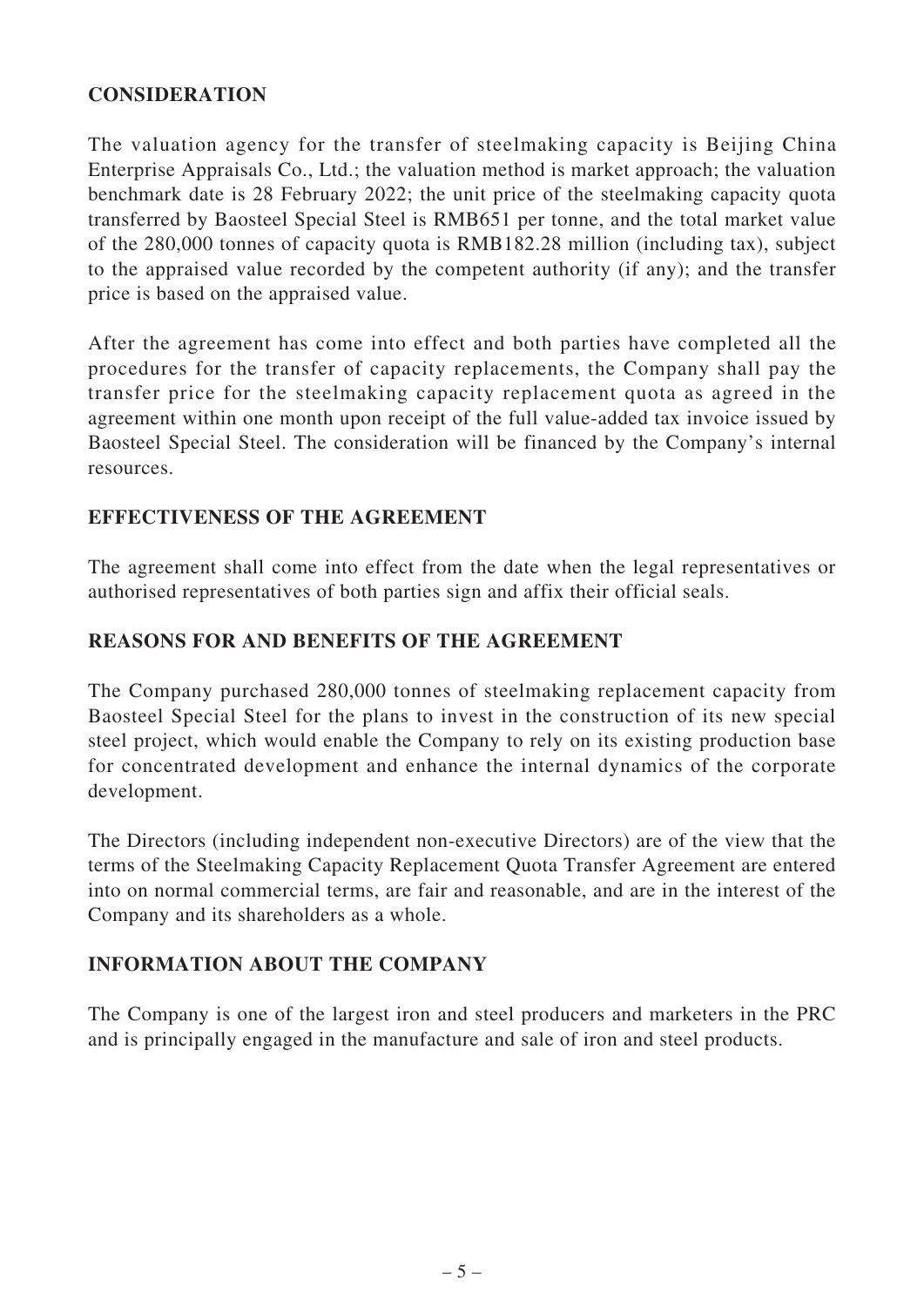#### **INFORMATION ABOUT BAOSTEEL SPECIAL STEEL**

Baosteel Special Steel is mainly engaged in steel smelting and processing; non-ferrous metal smelting, rolling and processing; domestic trading (specially regulated ones excepted); industrial furnace building; extended processing of steel and non-ferrous metal products; wharf handling, warehousing; import and export of goods and technologies; technology consulting, technology service, technology transfer and technology development in the field of iron and steel smelting; real estate investment, development and operation; self-owned housing lease; employment agency; development, construction and operation of industrial parks and ancillary facilities; parking lot (garage) operation; advertising release (non-radio, television, newspaper publishing units).

The ultimate beneficial owner of Baosteel Special Steel is China Baowu.

# **IMPLICATIONS OF THE LISTING RULES**

As at the date of this announcement, Magang Group is interested in approximately 45.095% of the issued share capital of the Company and is the controlling shareholder of the Company. China Baowu, the controlling shareholder of Magang Group, indirectly holds a total of approximately 53.34% of the Company's shares. Baosteel Special Steel is a subsidiary of China Baowu and is therefore connected person of the Company under Chapter 14A of the Listing Rules. Therefore, the transactions under the Steelmaking Capacity Replacement Quota Transfer Agreement would constitute connected transactions of the Company under Chapter 14A of the Listing Rules.

As the applicable percentage ratios of the Steelmaking Capacity Replacement Quota Transfer Agreement exceed 0.1% but fall below 5%, such connected transactions are only subject to the reporting and announcement requirements under the Listing Rules but are exempt from independent shareholders' approval requirement under the Listing Rules.

# **APPROVAL BY THE BOARD**

On 7 June 2022, at the  $61<sup>st</sup>$  meeting of the ninth session of the Board of the Company, four non-connected Directors (including three independent non-executive Directors) voted to approve the Steelmaking Capacity Replacement Quota Transfer Agreement, except for Mr. Ding Yi, a connected Director, who abstained from voting as required.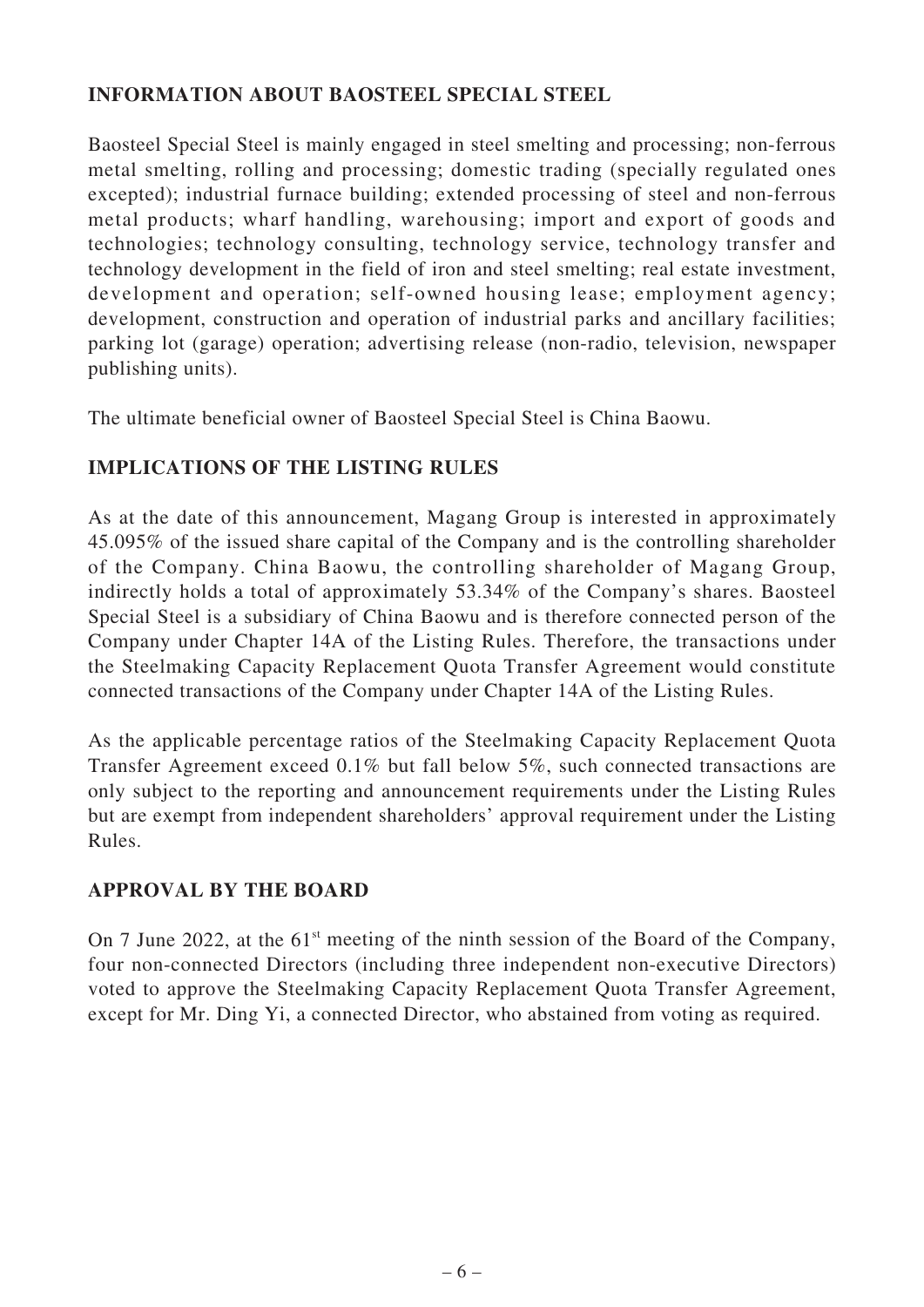# **DEFINITIONS**

In this announcement, the following expressions shall have the meanings set out below:

| "Baosteel Special Steel" | Baosteel Special Steel Co., Ltd., a company established<br>in the PRC with limited liability                                                                                                                                                                                                   |
|--------------------------|------------------------------------------------------------------------------------------------------------------------------------------------------------------------------------------------------------------------------------------------------------------------------------------------|
| "Board"                  | the Board of the Directors of the Company                                                                                                                                                                                                                                                      |
| "Changjiang Steel"       | Anhui Changjiang Steel Co., Ltd., a company established<br>in the PRC with limited liability, being a subsidiary of<br>the Company                                                                                                                                                             |
| "China Baowu"            | China Baowu Steel Group Corporation Limited, a<br>limited company incorporated in the PRC and a pilot<br>enterprise of state-owned capital investment company<br>with 90% equity interest owned by the State-owned<br>Assets Supervision and Administration Commission of<br>the State Council |
| "connected person(s)"    | has the meaning ascribed to it under the Listing Rules                                                                                                                                                                                                                                         |
| "Company"                | Maanshan Iron & Steel Company Limited, a joint stock<br>limited company incorporated in the PRC, whose shares<br>are listed on the Stock Exchange                                                                                                                                              |
| "Directors"              | the directors of the Company                                                                                                                                                                                                                                                                   |
| "Hong Kong"              | Hong Kong Special Administrative Region of the PRC                                                                                                                                                                                                                                             |
| "Listing Rules"          | the Rules Governing the Listing of Securities on The<br>Stock Exchange of Hong Kong Limited                                                                                                                                                                                                    |
| "Magang Group"           | Magang (Group) Holding Company Limited, a wholly<br>state-owned enterprise with limited liability, formerly<br>known as Maanshan Magang Holding Company,<br>and was approved by the government to restructure<br>into Magang (Group) Holding Company Limited in<br>September 1998              |